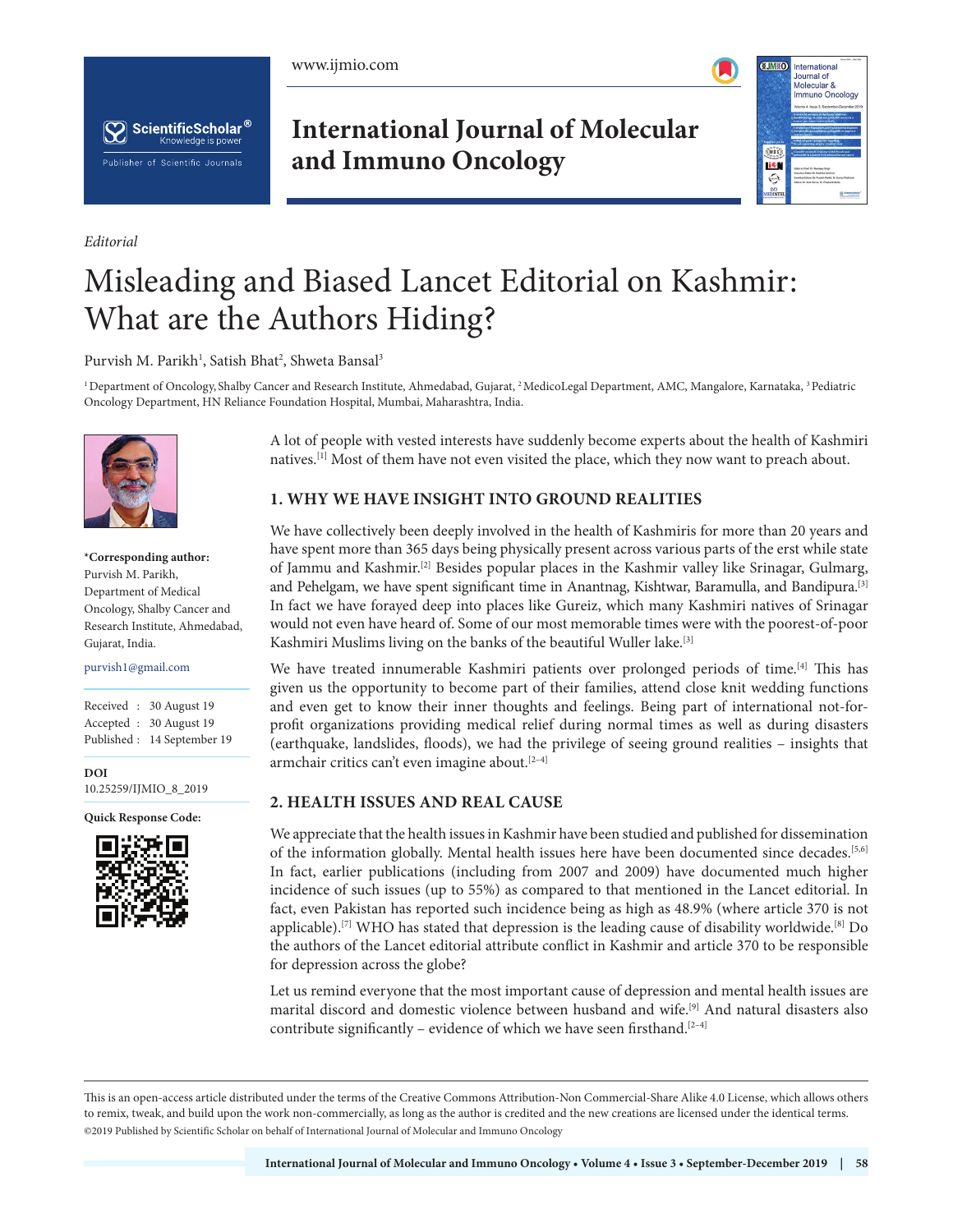So our question is, how did the Lancet editorial jump to the conclusion that "protracted exposure to violence has led to a formidable mental health crisis" and then go on to imply that this violence is solely due to military conflict?[1]

The plight of the common man on the streets of Kashmir valley was due solely to the autocratic and high-handed manner by which three local political families from this area have functioned. They have looted the state as well as the funds received from central government of India assistance, while suppressing their general public. They have sponsored unrest to maintain their political dictatorship by insulating Kashmir from the progress that the rest of India is leading, at the global level.

This is the fundamental reason for the Kashmiri people to have significant health issues – article 370 was being used as an excuse to prevent the Kashmiris from benefiting from several Central Government (of India) legislations like right to education, right to have benefits while serving in government jobs, reservation for the underprivileged, gender equality, right to information, and so on. The three local political families of Kashmir valley have actively prevented their own people from getting the benefit from such legal stipulations.

In confidence, the common man on the ground in Kashmir has time and again confided in us about this fact. Knowing that we were neutral and having seen for themselves that we are selflessly working for their health, including during disasters, they had no hesitation in sharing their inner feelings with us without any fear of repercussions.

Thus, it was clear that the mental (and other) health problems faced by the Kashmiri, and as pointed out by misleading and biased Lancet editorial, refer to the period when restrictions and limitations imposed by article 370 existed. And why did this happen? The local politicians have let the problem fester and grow, by preventing aid and regulations from the rest of India being applicable in Kashmir. This has been reaffirmed by Lt Gen (Retd) Syed Ata Hasnain, who is currently serving as chancellor of the Central University of Kashmir and therefore is in the best position to understand ground realities.[10]

In fact, the 104 page report from Medicines Sans Frontiers has clearly outlined the steps necessary to tackle the mental health problem in Kashmir.[11] Why then did the state government not take necessary steps while under Article 370?

#### **3. ABOLITION OF ARTICLE 370 WILL JUMPSTART IMPROVEMENT IN HEALTH AND HAS OTHER BENEFITS**

We conclude that the damage to health of Kashmiris, as a result of decades of state political mismanagement, needed to be dealt with as a matter of top priority. Abrogation of article 370 will serve to tackle this head on. Kashmiri people will now have the same right as the rest of the Indians (including Muslims) living in the rest of India.

No wonder, abolition of article 370 has been upheld internationally. When China and Pakistan took it up with the UN, the informal meeting refused to take any action or make any statement.[12,13] And a few weeks later, Honorable Prime Minister of India, Shri Narendra Modi received Order of Zayed, the highest civilian award from UAE.<sup>[14]</sup>

That Asia Pacific Group of the FATF has firmly put Pakistan in a terror "blacklist" for its failure to curb funneling of funds to groups responsible for scores of attacks in India, lays bare the truth.<sup>[15]</sup>

We therefore congratulate the Indian government for taking this important step and hope that the armchair sceptics will now open the eyes to real facts on the ground.

#### **REFERENCES**

- 1. Fear and uncertainty around Kashmir's future. Lancet 2019;394:542.
- 2. Americares India responds to flooding in leh, https://www. americaresindia.org/en/india-newsroom/news/respondingleh-jammu-flooding/ (Accessed 20th August 2019).
- 3. Avalanche response in Bandipore, Kashmir, https://www. americaresindia.org/en/india-newsroom/news/avalancheresponse-in-bandipora-kashmir/ (Accessed 20th August 2019).
- 4. http://cancersocietyofkashmir.org/Collaborations.aspx (Accessed 20th August 2019).
- 5. Amin S, Khan AW. Life in conflict: Characteristics of depression in Kashmir. Int J Health Sci (Qassim) 2009;3(2):213–23.
- 6. Chadda RK, Malhotra A, Kaw N, Singh J, Sethi H: Mental health problems following the 2005 Earthquake in Kashmir: Findings of community-run clinics. Prehospital Disas Med 2007;22:541–5.
- 7. Ahmed S, Hussain S. Community screening for psychiatric morbidity in four remote valleys of Hindu Kush and Karakoram regions of Pakistan. J Coll Physicians Surg Pak 2018;10:772–5.
- 8. https://www.who.int/news-room/fact-sheets/detail/depression (Accessed 20th August 2019).
- 9. Whisman MA, Robustelli BL, Beach SRH, Snyder DK, Harper JM. Marital discord and depression in middle-aged and older couples: Is taxon status associated with depression? J Social Personal Relationship 2014;32:967–3. https://doi. org/10.1177/0265407514554519.
- 10. https://economictimes.indiatimes.com/articleshow/64969707. cms?utm\_source=contentofinterest&utm\_medium=text&utm\_ campaign=cppst (Accessed 20th August 2019).
- 11. https://www.msfindia.in/sites/default/files/2016-10/kashmir\_ mental\_health\_survey\_report\_2015\_for\_web.pdf (Accessed 26th August 2019).
- 12. https://www.indiatoday.in/india/story/pakistan-article-370 jammu-kashmir-1590715-2019-08-23 (Accessed 20th August 2019).